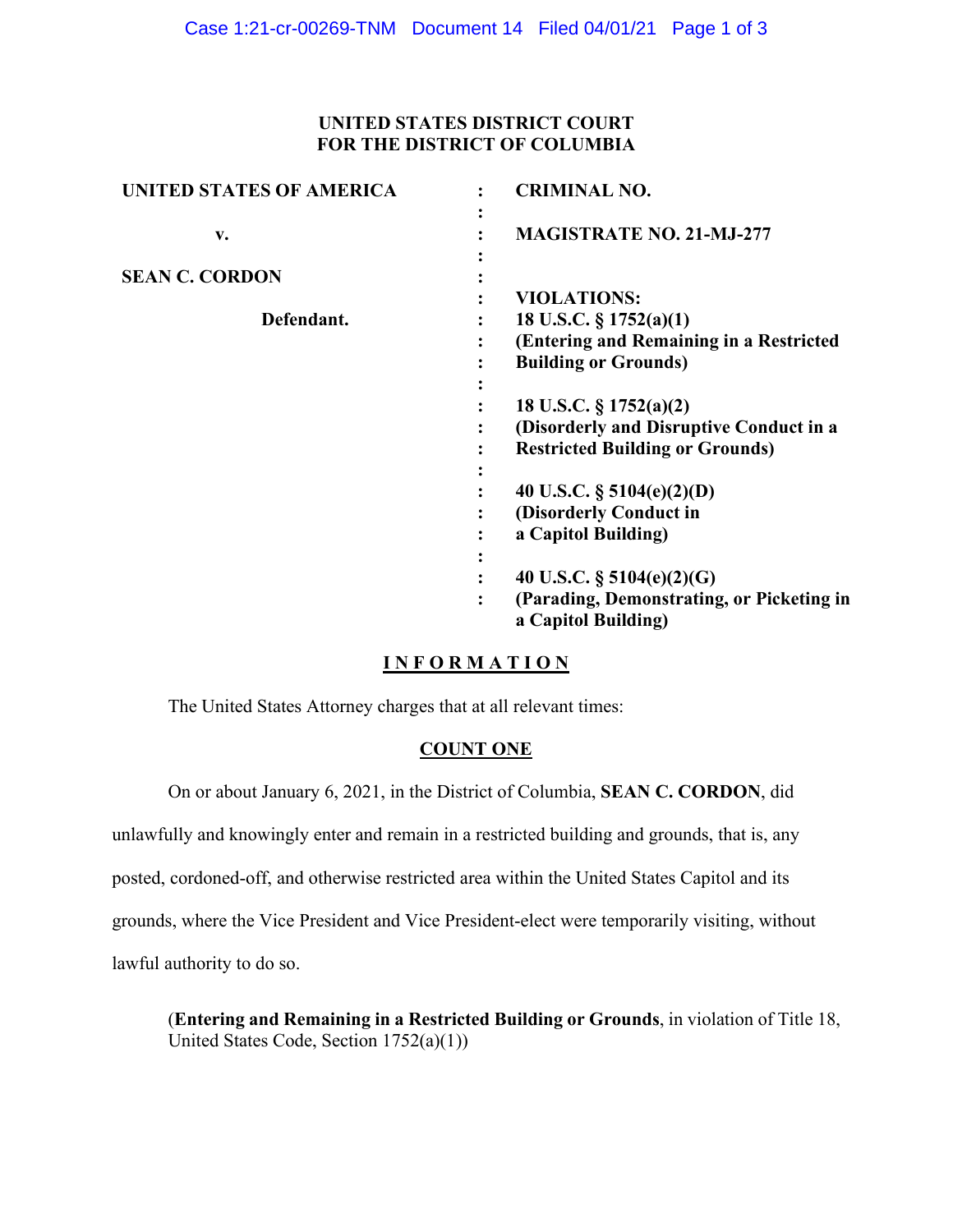### **COUNT TWO**

On or about January 6, 2021, in the District of Columbia, **SEAN C. CORDON** did knowingly, and with intent to impede and disrupt the orderly conduct of Government business and official functions, engage in disorderly and disruptive conduct in and within such proximity to, a restricted building and grounds, that is, any posted, cordoned-off, and otherwise restricted area within the United States Capitol and its grounds, where the Vice President and Vice Presidentelect were temporarily visiting, when and so that such conduct did in fact impede and disrupt the orderly conduct of Government business and official functions.

(**Disorderly and Disruptive Conduct in a Restricted Building or Grounds**, in violation of Title 18, United States Code, Section 1752(a)(2))

### **COUNT THREE**

On or about January 6, 2021, in the District of Columbia, **SEAN C. CORDON** willfully and knowingly engaged in disorderly and disruptive conduct in any of the Capitol Buildings with the intent to impede, disrupt, and disturb the orderly conduct of a session of Congress and either House of Congress, and the orderly conduct in that building of a hearing before or any deliberation of, a committee of Congress or either House of Congress.

(**Disorderly Conduct in a Capitol Building**, in violation of Title 40, United States Code, Section 5104(e)(2)(D))